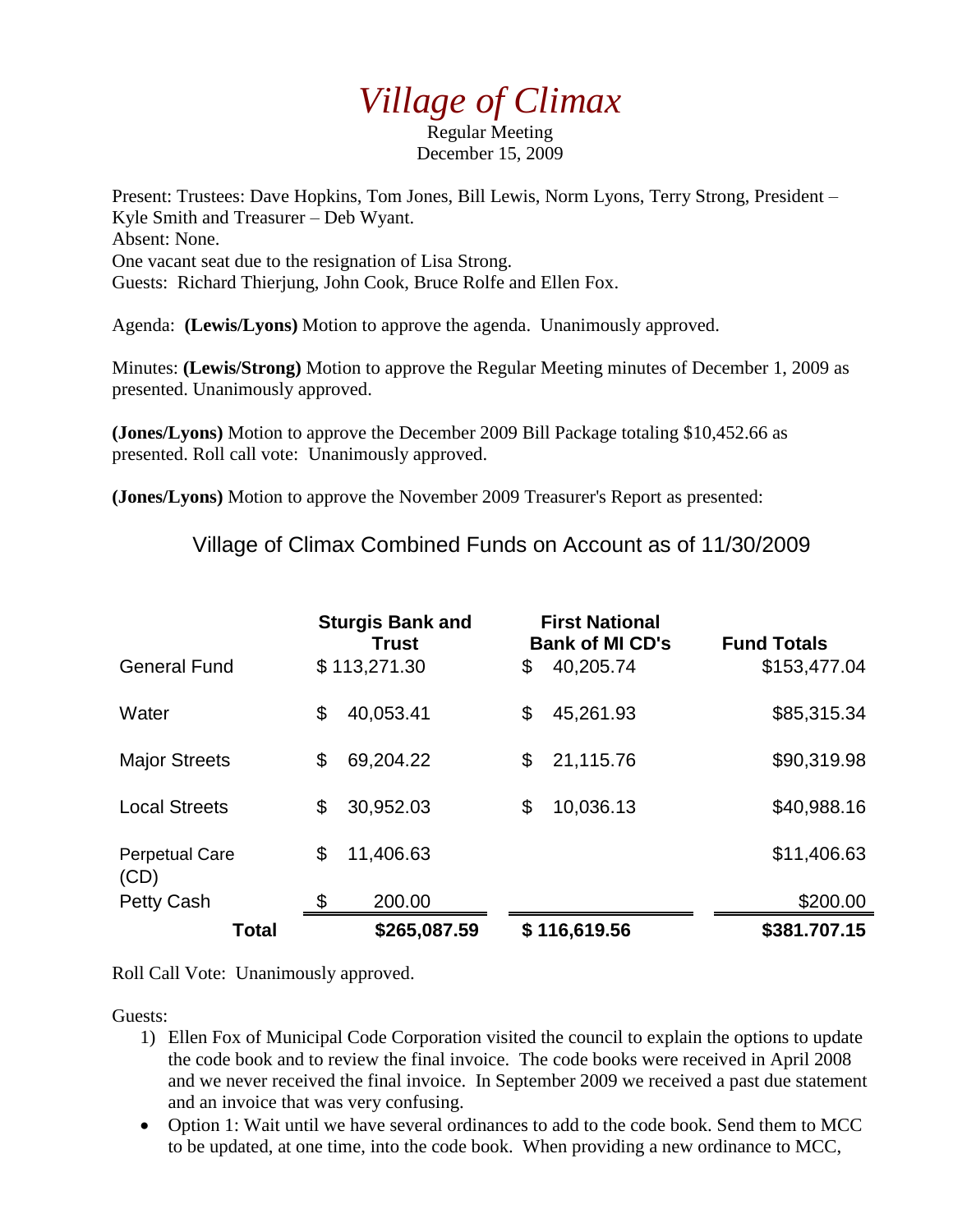many ancillary pages (ie. Index, content pages) need to be adjusted. By waiting to provide several new ordinances to MCC, the ancillary pages only need to be updated once and therefore a cost saving is realized.

- Option 2: Update one copy and then make our own copies for the number of books we have.
- Option 3: Simply update the new ordinance, but don't revise all the supplement pages.
- Option 4: Code on the Web. Pay an annual fee (\$400 to \$500) and then pay only \$25 per new ordinance. The places our code on the web and make it searchable.
- We can order a copy of the code book in Word, pdf or other similar formats.

Mrs. Fox presented the final invoice of \$2095 to the Council. As a gesture of goodwill from MCC, they discounted the bill by an additional \$1195 to bring the final payment due to \$900.

**(Jones/Lewis)** Motion to approve the final payment of \$900 to MCC for codification of the village ordinances. Roll call vote – Unanimously approved.

2) Richard Thierjung, Climax Township Board member, visited the Council regarding the Fire Department funding issue. Revenues for both the village and township are dropping and a solution to fund the fire department needs to be found in order to preserve the department. Mr. Thierjung asked for suggestions and would like to consider all options. He will take suggestions to the Township Board. Also would like to look into a joint meeting with the village and township. A millage was again discussed. There is a fear that a millage would fail and the fire department would not be funded. However, without the fire department, the increase in our home insurance would cost residents far more than funding the department through a millage. This would have to be communicated to township and village residents in order to make the millage a success.

Communications: None.

Public Works:

- 1) Water meters will be read this week. Three past due Water accounts the Council recommends to follow established ordinances and shut off these customers for non payment.
- 2) The insurance adjustor has contacted the village regarding the Doxey water/basement issue and has requested information. The investigation is continuing.
- 3) John Cook has obtained his CDL.

## Parks/Library:

- 1) The library had a good turn out to volunteer appreciation day.
- 2) Looking into a library director position.

## Administration:

- 1) **(Jones/Lewis)** Motion to pay a Christmas bonus to village DPW employees of .5% of their base annual pay. Roll call vote: Unanimously approved.
- 2) John Cook's CDL approved in December 2008 to add 0.50 to his wages upon obtaining the CDL. Hourly wage is now \$14.00

## Public Safety:

- 1) 12 hours Sheriff patrol in November.
- 2) 110 FD runs through November.
- 3) Adult Education Doug Newington asked to hold off discussing the village letter until next year.